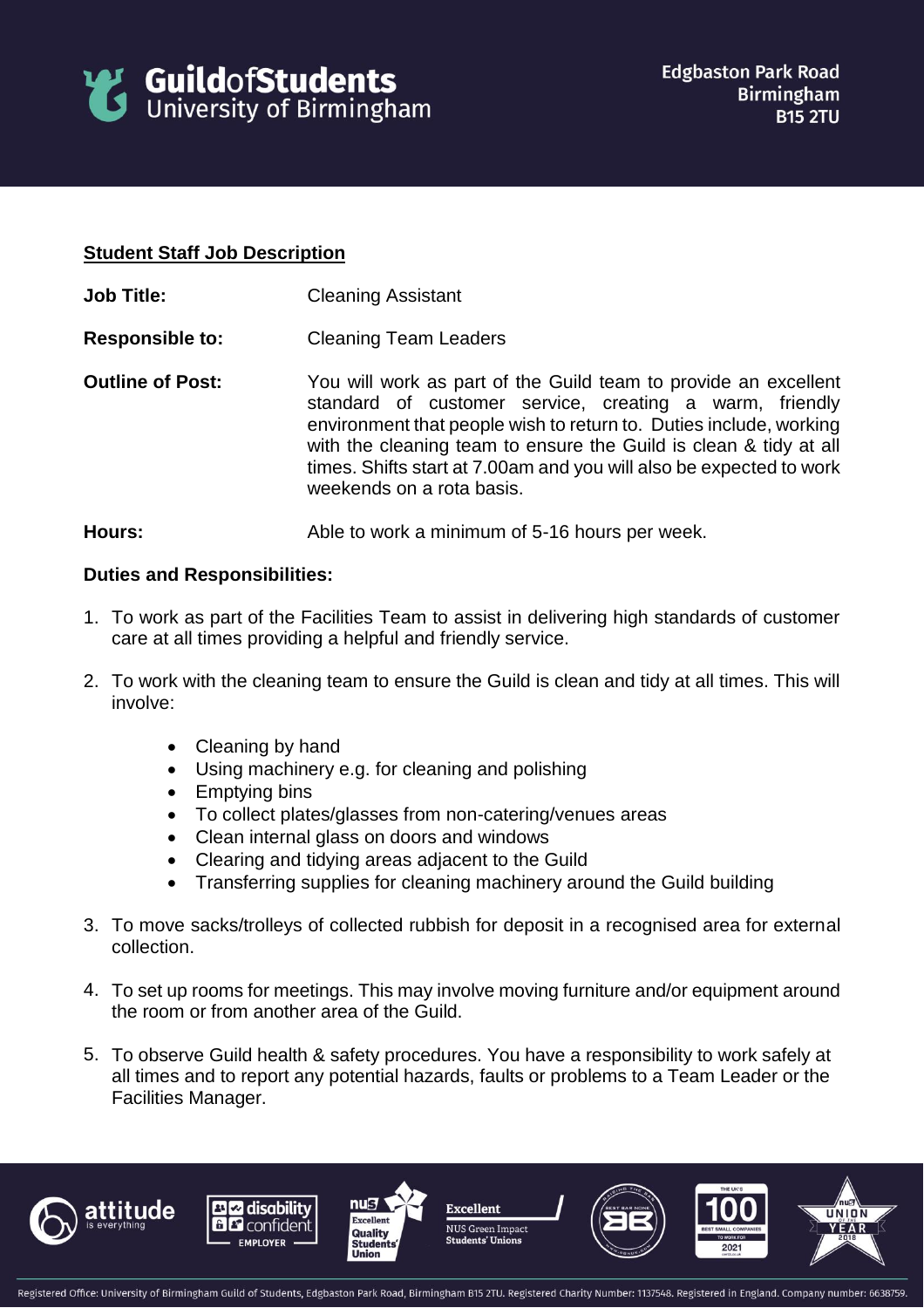

- 6. To attend and complete compulsory training as required.
- 7. To attend work looking clean, smart and wearing the uniform and any protective clothing provided.
- 8. To carry out other duties which naturally fall within the reasonable expectations of the post.